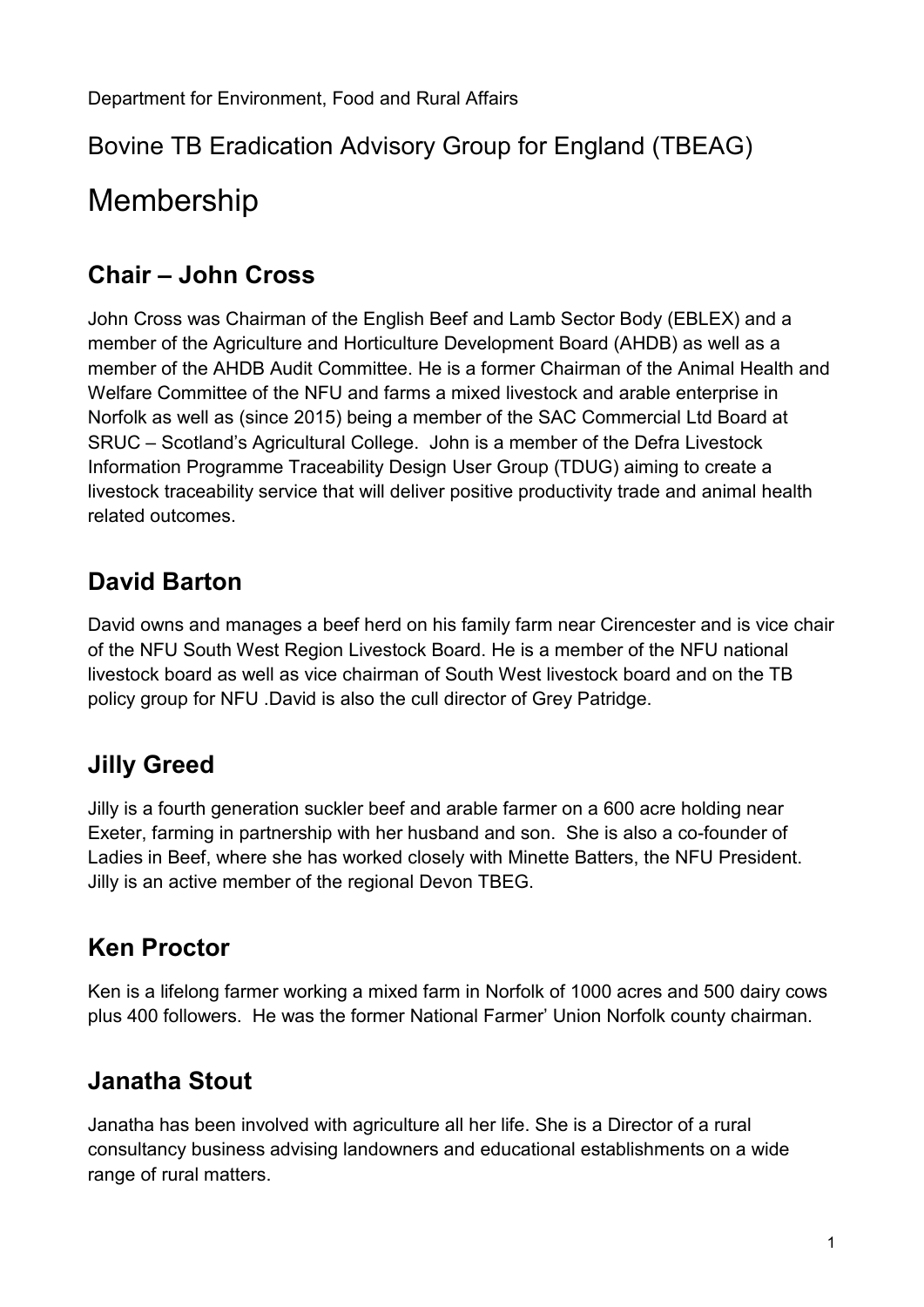## **Kate Sutton**

Kate is Cattle Procurement Manager at Dovecote Park Ltd where she manages the livestock department. The firm supplies British beef, veal and venison to Waitrose supermarkets nationwide.

## **Sarah Tomlinson**

Sarah is a vet working in Derbyshire as part of the WestPoint Veterinary Group based in Ashbourne where she works in a farm only practice. From a farming background she is well versed in communicating persuasively on disease issues. Sarah sits on the Technical Board and is a dedicated member of the TB Advisory service providing free bespoke advice on practical cost effective measures to reduce the risks associated with TB.

## **Di Wastenage**

Director of Wastenage Farms Ltd and also involved in the family farming partnership, whose combined farming interests extend to over 2500 acres in Devon & Cornwall, today Di's businesses includes five block calving grazing dairy farms, associated young stock units, a large scale milking goat dairy and an organic vegetable enterprise. Di is a member of the regional Devon TBEG.

## **James Wood**

James is a veterinary epidemiologist and Alborada Professor of Equine and Farm Animal Science in the University of Cambridge's Department of Veterinary Medicine. He conducts multidisciplinary research on infectious diseases and his research interests are focussed on infectious disease emergence, including from wildlife. Research activities include collaborative studies of the control of bovine tuberculosis. James was a member of the Godfray review working group.

## **Stephanie Young**

Steph is a Local Authority Manager in the field of animal health and welfare enforcement. An accredited Trading Standards Practitioner, Steph is an experienced provider of enforcement training on the official feed/food hygiene controls and animal health/welfare.

## **British Cattle Veterinary Association (BCVA) Member**

Rebecca Cavill